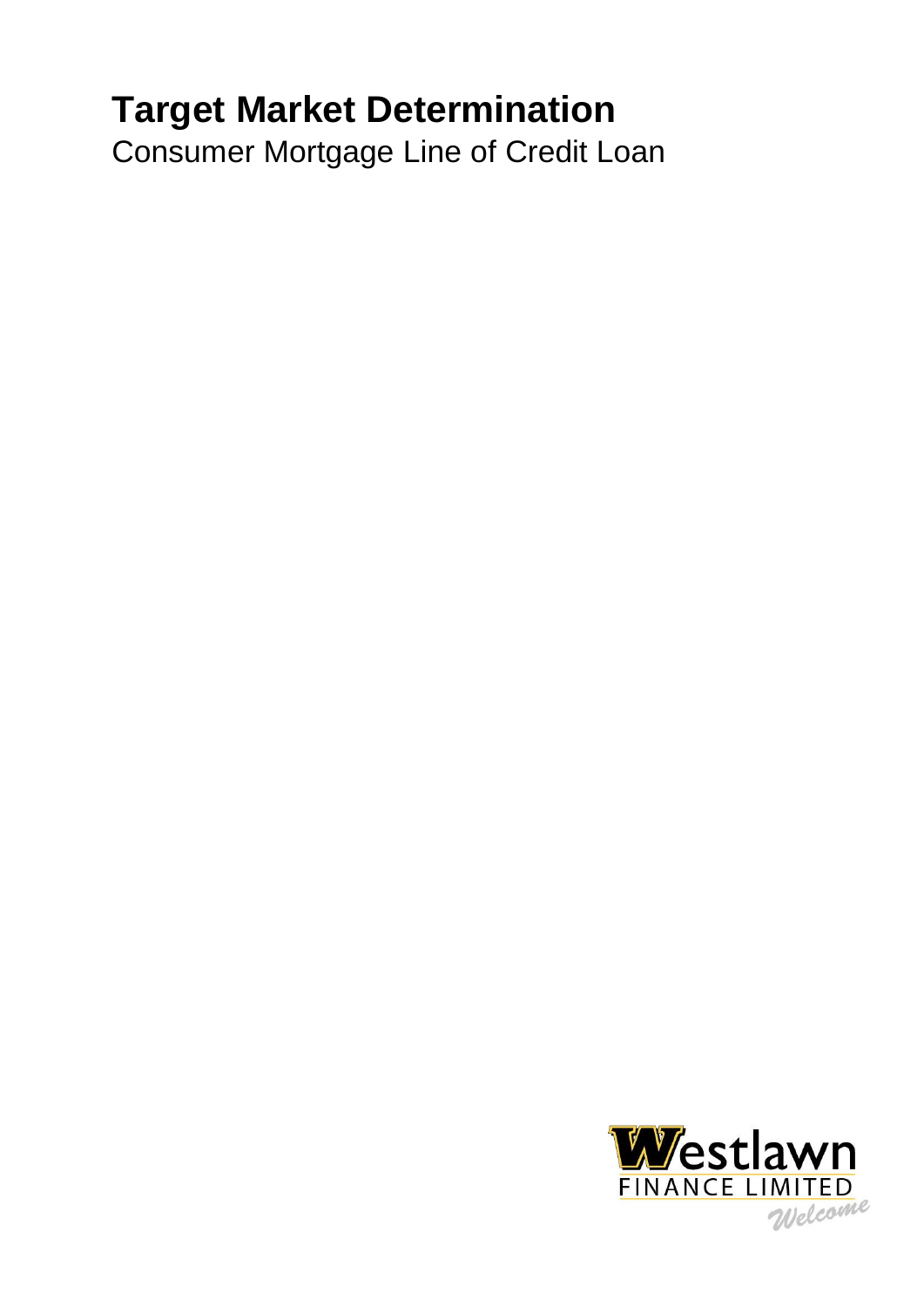# **Target Market Determination**

Consumer Mortgage Line of Credit Loan

# **Product**

Consumer Mortgage Line of Credit Loan

#### **Issuer**

Westlawn Finance Limited ABN 19 096 725 218 Australian Credit Licence No. 387844

## **Date of TMD**

5 October 2021

## **Target Market**

## **Description of target market**

Retail clients who:

- are seeking a loan of at least \$10,000 to:
	- purchase or renovate a home, for owner occupier or investment purposes
	- refinance an existing home loan; or
	- top up an existing loan for any worthwhile purpose
	- build assets through flexible access to a revolving line of credit
- are aged 18 years or more and meet the credit assessment criteria for the product
- are a permanent resident of Australia or hold a relevant work visa
- are willing and able to offer a first registered mortgage over real property (or other acceptable security) as security for the loan
- need the flexibility to make additional repayments, capitalise the interest (whilst remaining under approved credit limit) or access available funds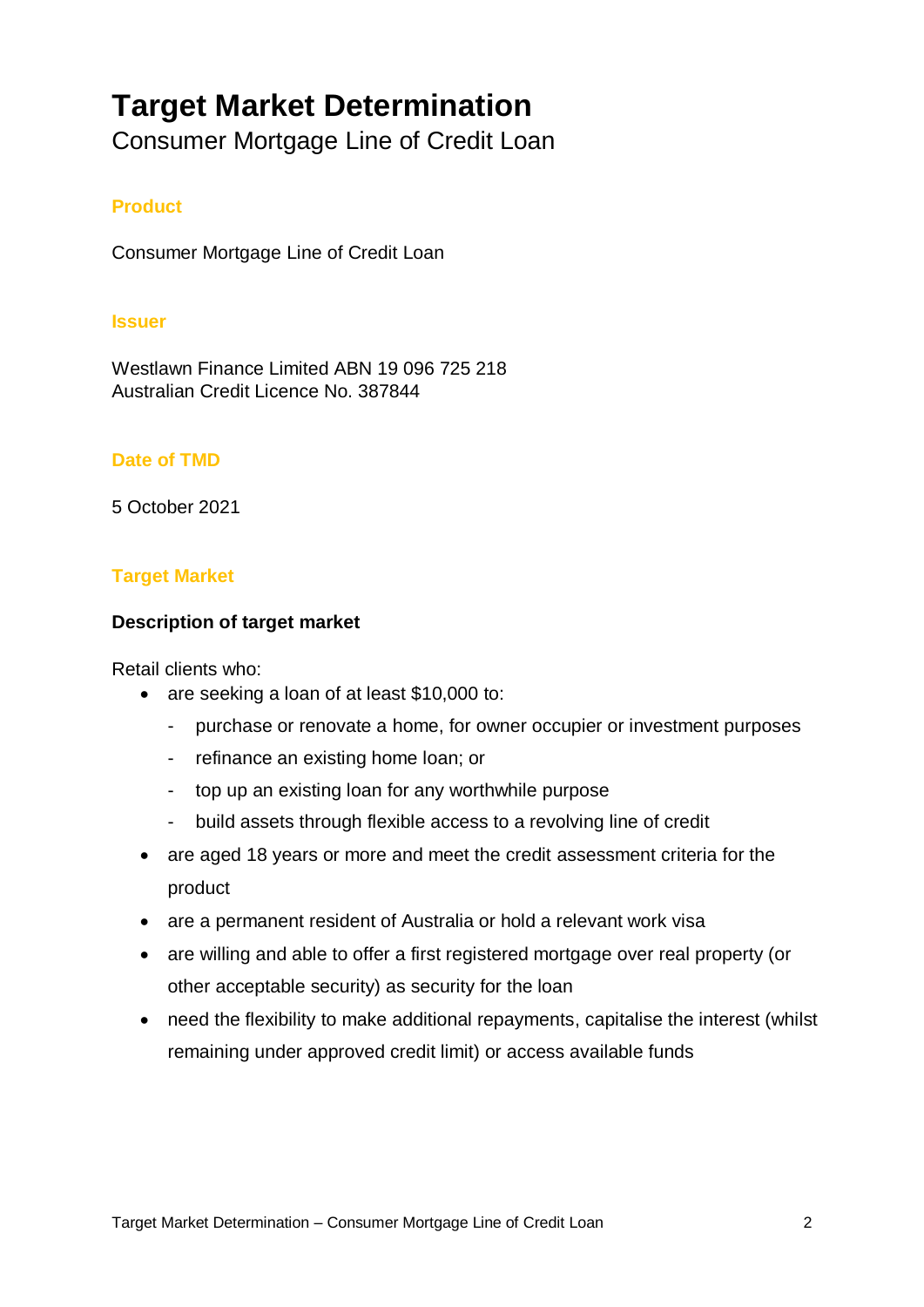# **Description of product, including key attributes**

This is a Consumer Mortgage Line of Credit Loan secured over real property. They key attributes are:

- Minimum loan amount \$10,000
- Pre-approved credit limit to ensure there is credit available without having to reapply for it
- Have the option to choose the repayment amount and frequency without a set loan term providing the balance remains under the credit limit
- Interest rate is Variable
- Must provide a registered first mortgage over real property or other acceptable security
- Establishment fees apply
- Valuation and security documentation fees apply

## **Appropriateness of Product for target market**

The product's attributes are designed to support the target market's objectives, needs and financial situation.

# **Distribution conditions**

This product is distributed by the issuer through the channels of the Westlawn branch network.

Distribution conditions for this product include:

- ensuring that retail clients meet the eligibility requirements for the product
- ensuring that distribution is by appropriately trained staff only

There are no other distributors for this product.